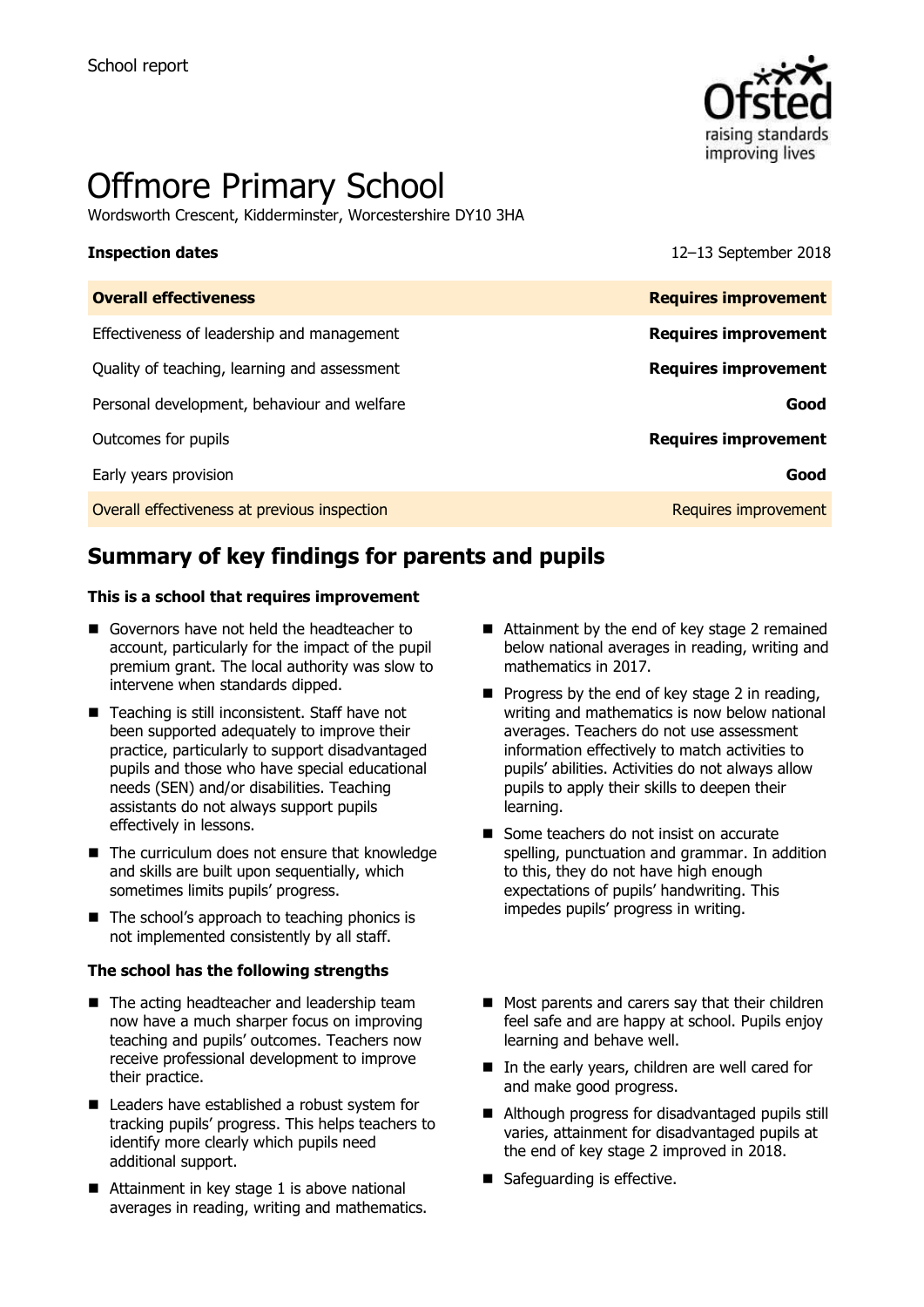

# **Full report**

### **What does the school need to do to improve further?**

- Improve pupils' progress and attainment across key stage 2 in reading, writing and mathematics.
- $\blacksquare$  Improve the quality of teaching by ensuring that:
	- teachers use questioning more effectively to promote discussion in order to consolidate and deepen pupils' knowledge and skills
	- $-$  teachers use assessment information more effectively to plan activities that meet the needs of all pupils
	- teachers and teaching assistants receive targeted training to improve their skills in supporting all pupils more effectively, including disadvantaged pupils and those who have SEN and/or disabilities
	- $-$  teachers pay more attention to the accuracy of grammar, punctuation and spelling in pupils' writing and have high expectations of presentation and handwriting
	- there is a consistent approach to the teaching of synthetic phonics which is implemented by all staff.
- $\blacksquare$  Strengthen leadership further by ensuring that:
	- leaders new to their roles benefit from professional development and support
	- governors continue to develop their skills to hold leaders to account and challenge them about the impact of their decisions
	- curriculum plans are reviewed to ensure that pupils develop their knowledge and skills progressively over time
	- $-$  the impact of pupil premium funding and other additional funding is evaluated effectively to improve the progress of disadvantaged pupils and those who have SEN and/or disabilities.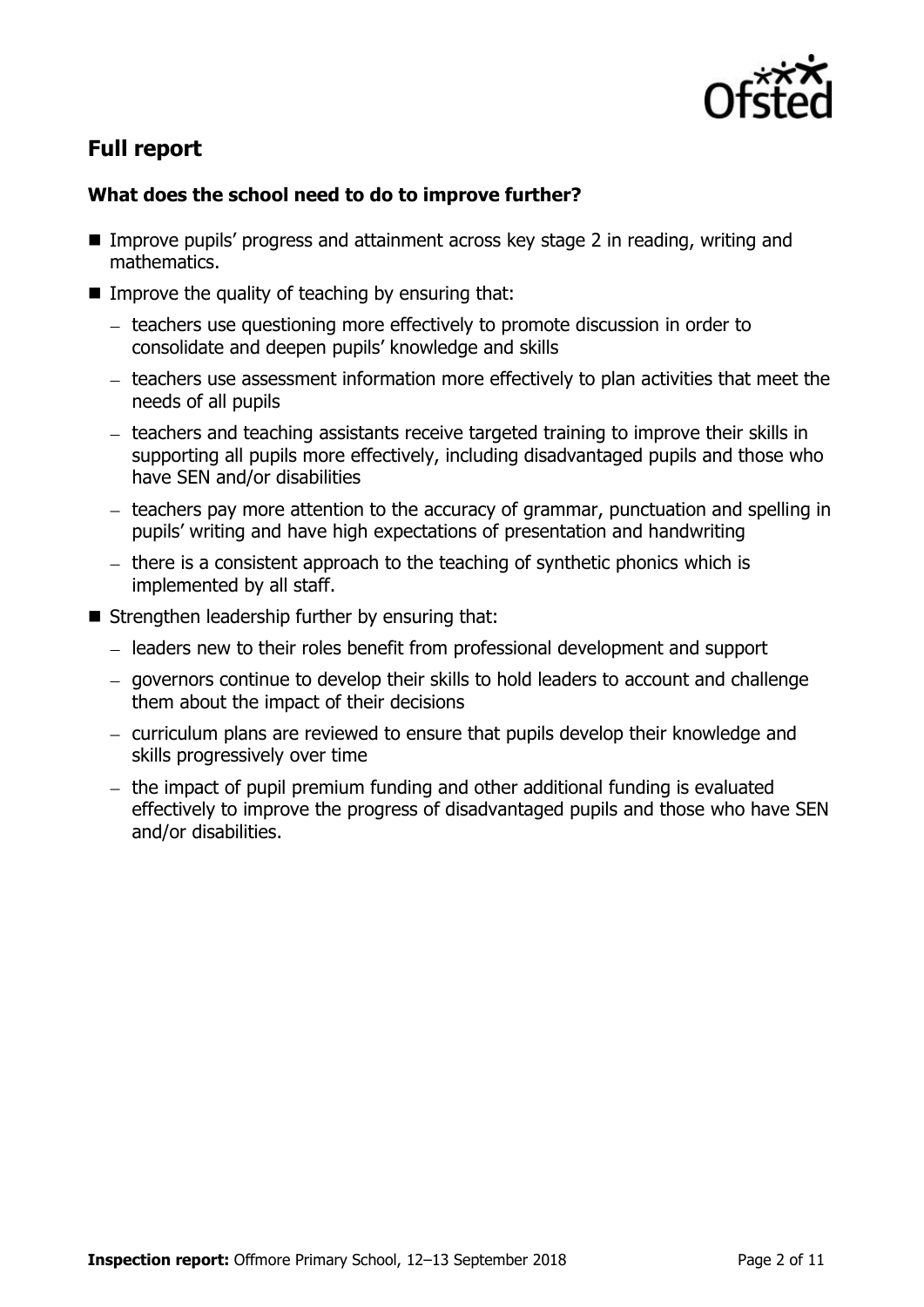

# **Inspection judgements**

### **Effectiveness of leadership and management Requires improvement**

- Many areas for improvement identified at the last inspection have not been addressed. In the past, governors did not hold the headteacher to account for the performance of the school. The local authority failed to take action until very recently.
- Following the last inspection, teachers did not receive the support they needed to improve their practice. Many of them felt demoralised and defeated by the lack of guidance and direction. As a result, the quality of teaching did not develop, is currently not consistently good across the school and pupils are not able to capitalise on the strong start they achieve at the beginning of their education.
- However, since March 2018 when the acting headteacher and senior leaders took up their posts, there has been a change in culture. Staffing is now stable, leaders are clear about why and how the school needs to improve and staff share their vision. Teachers say that there is now a sense of team spirit and a real commitment to improvement. Leaders have renewed partnerships, and support from local schools is embraced.
- **Parents recognise the improvements since the change in leadership. They appreciate** the improved communication, such as regular newsletters. Many parents say that the school is a happier place, that the acting headteacher is welcoming and friendly and that staff are happier.
- In recent months, the acting leadership team has worked hard to ensure that the dayto-day operation of the school runs smoothly. For example, it has ensured that safeguarding practice is robust. This good practice in safeguarding is recognised by the local authority and shared with other schools.
- Leaders did not implement performance management effectively in the past. A comprehensive plan is now in place to provide feedback to teachers through regular monitoring and evaluation, closely linked to the priorities for improvement in the school development plan, to improve the quality of their teaching.
- Teachers design half-termly units of work around curriculum themes. However, knowledge and skills across the curriculum are not always built up sequentially. As a result, pupils' progress is sometimes limited.
- The school offers pupils a range of activities that promote spiritual, moral, social and cultural development. A range of residential trips and visits are offered in many year groups. For example, as part of a recent topic on 'Peter and the Wolf', pupils attended a concert of the Liverpool Philharmonic Orchestra. Pupils talk confidently about different faiths and why it is important for them to understand and respect the beliefs of others. Pupils also learn about democracy through work on the Houses of Parliament. This helps to prepare pupils well for life in modern Britain.
- Leaders and governors now have a good understanding of the school's strengths and weaknesses. The acting leadership team is relatively inexperienced, and many governors are new to their roles. Together, they are determined to see the school improve. They are fostering partnerships with other schools to ensure that the school benefits from good practice elsewhere.
- $\blacksquare$  In the past, governors did not ensure that additional funding such as the pupil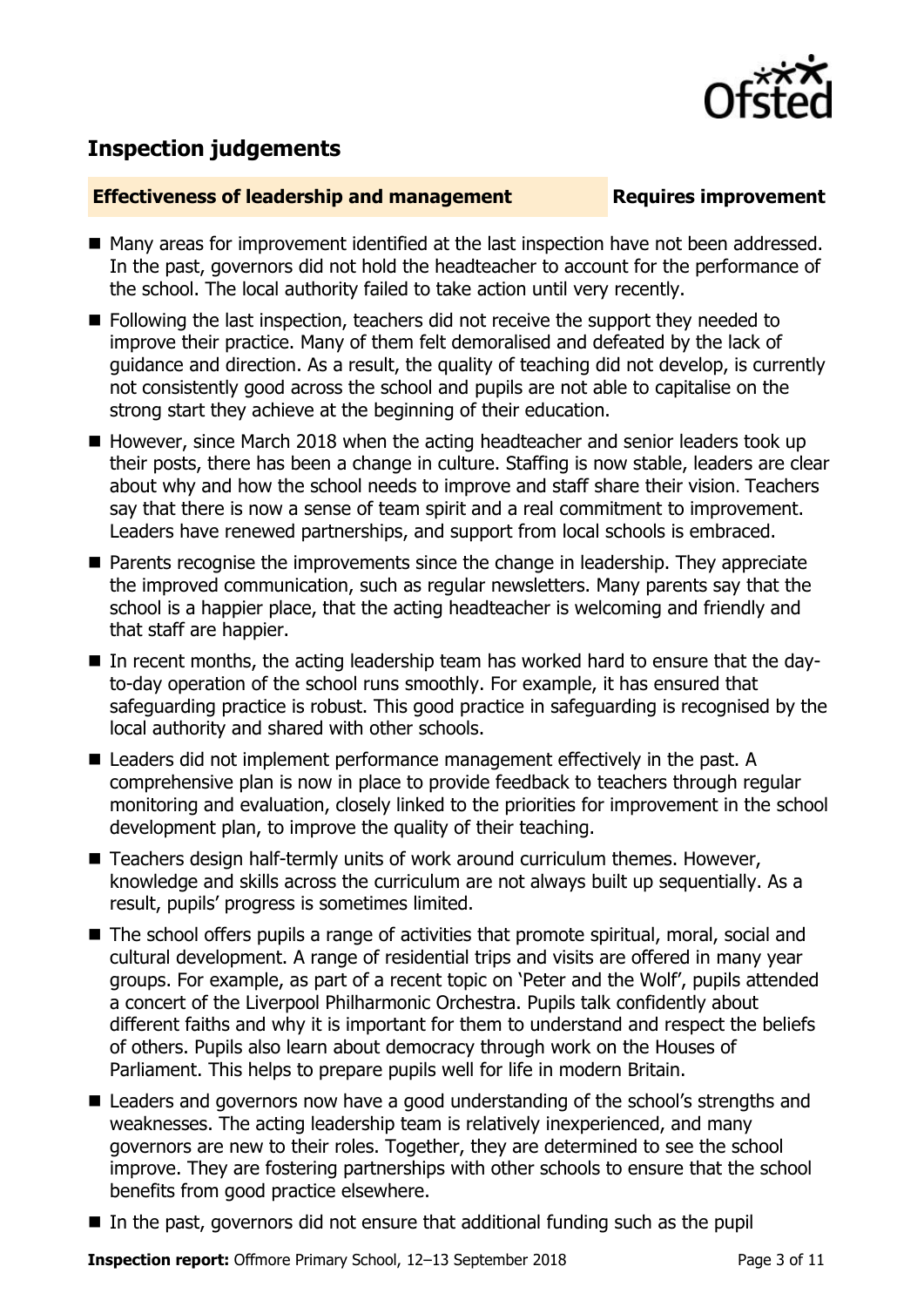

premium was used effectively to support pupils' learning. Consequently, some teachers do not provide disadvantaged pupils with effective support to help them make strong progress in their learning. A pupil premium review has been carried out and appropriate plans are now in place to target this resource more strategically.

■ The funding for physical education (PE) and sports premium in primary schools is used effectively to support pupils' learning and well-being. The School Sports Partnership provides coaching for staff and a wide range of opportunities for pupils to take part in competitions with other local schools. A small group of pupils act as sports coaches in the 'sport crew'. Other pupils are trained as play leaders to organise playground games at lunchtime. This helps pupils to be more active and understand how to lead a healthy lifestyle.

#### **Governance of the school**

- Since the last inspection, governors have not held school leaders to account for the standard of education in the school. The governing body accepted school leaders' accounts of the way the school was operating without sufficient challenge. Fundamental practices, such as performance management and teachers' professional development, were not carried out.
- **Following a series of governance reviews, a programme of support has been put in** place to ensure that all governors have the necessary skills and capacity to challenge leaders effectively.
- Individual members of the governing body now use their significant expertise in areas such as safeguarding and finance to support leaders in the challenges they face to ensure that the school starts to improve rapidly.

### **Safeguarding**

- $\blacksquare$  The arrangements for safeguarding are effective.
- Leaders ensure that staff are well trained and supported to identify signs of abuse or neglect. Staff are vigilant and report any concerns promptly. All staff understand their responsibility to ensure that pupils are safe.
- $\blacksquare$  The safeguarding governor meets regularly with the acting headteacher, who is also the designated senior leader for safeguarding, to monitor the school's work, check the single central record and provide support.
- The school provides a range of effective support for vulnerable pupils. The school has recently received an award in recognition of its support for children who are looked after by the local authority.
- $\blacksquare$  Pupils learn how to keep themselves safe. Leaders are reviewing this area of the curriculum to ensure that pupils have an even more detailed understanding of how to keep themselves safe and how to become more resilient.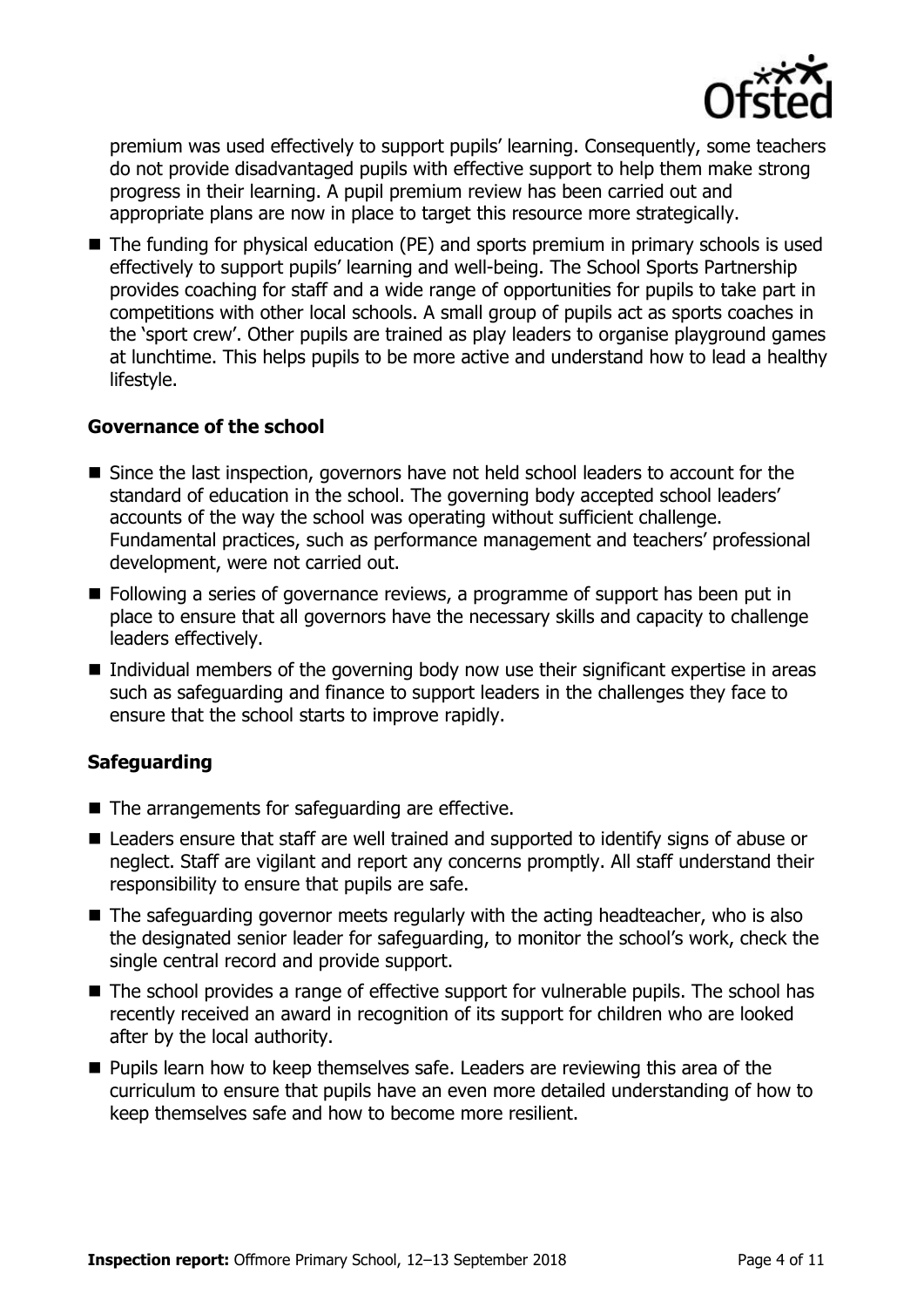

### **Quality of teaching, learning and assessment Requires improvement**

- Despite recent improvements, teaching is still not consistently good across the school. However, there are generally positive relationships between teachers and pupils. Where classroom routines are well established and consistently applied, pupils' learning is supported well.
- The recent changes to the teaching of mathematics are beginning to improve pupils' outcomes. Leaders now support teachers well to improve their planning so that the sequences of learning build on pupils' prior learning more effectively. Pupils demonstrate good reasoning and problem-solving skills and use mathematical vocabulary confidently. As a result, pupils now make stronger progress in mathematics.
- In lower key stage 2, when teachers do not pitch activities at the correct level of challenge, some pupils become distracted. This leads to occasional chatting and fidgeting. This means that some pupils do not make sufficient progress.
- Some teachers do not provide enough opportunities for pupils to discuss their learning and explain their thinking. Pupils do not have sufficient time to practise and apply their skills. As a result, they are not able to consolidate and deepen their knowledge and skills, which limits their progress.
- Where teaching is stronger, teaching assistants support pupils' learning by questioning and leading discussions. This helps pupils to be fully engaged in their learning and helps them to make strong progress. However, some teaching assistants do not support pupils' learning well enough, which does not help them make progress.
- Some teachers do not insist on accuracy in spelling, punctuation and grammar. In addition to this, teachers across the school do not have consistently high expectations of pupils' handwriting and presentation. In the early years and key stage 1, pupils are expected to write in a cursive script. However, this is not the case in upper key stage 2. As a result, pupils are confused, work in older pupils' books is sometimes poorly presented and the quality of pupils' writing suffers.
- The school has a common approach to the teaching of phonics, but this is not consistently implemented. While all teachers use the same phonics scheme, some teachers use reading books from other schemes which are not compatible with the phonics scheme. Consequently, pupils become confused, which hampers their progress.
- In the past, the good teaching practice that exists has not been shared effectively. However, the current leadership team is committed to providing high-quality, targeted support and development to teachers and other staff. Staff report that there is a renewed energy and focus in the school. They recognise the need to improve and they have confidence in the new leadership team.

#### **Personal development, behaviour and welfare Good**

### **Personal development and welfare**

- The school's work to promote pupils' personal development and welfare is good.
- Leaders have introduced an initiative to help pupils develop 'learning powers' such as

**Inspection report:** Offmore Primary School, 12–13 September 2018 Page 5 of 11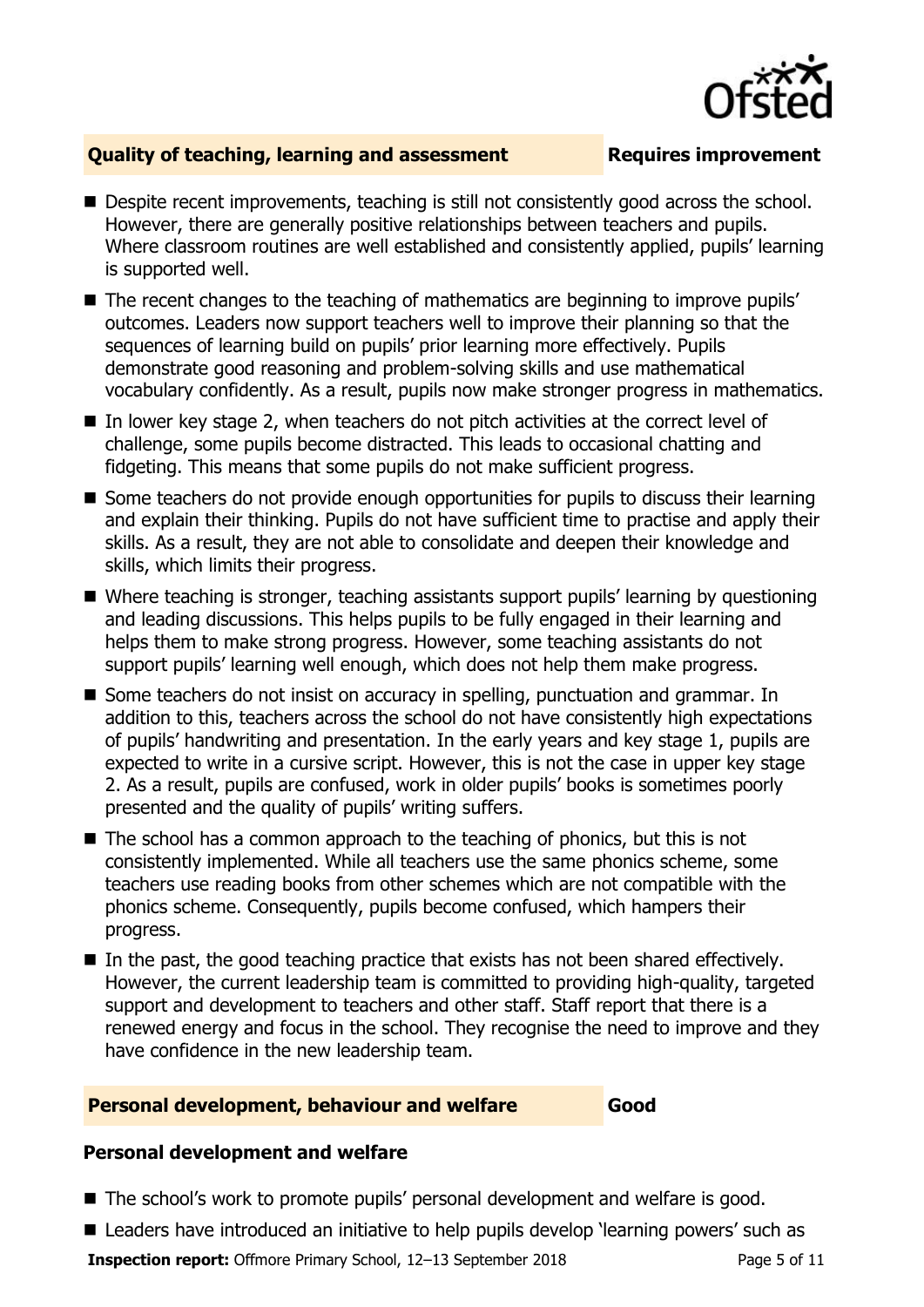

resilience and positive attitudes to learning. The reward system is closely linked to this. When pupils display the characteristics or 'learning powers', they receive rewards. Pupils say that this motivates them to try harder.

- **Pupils feel well supported in staying safe. They benefit from a range of assemblies and** lessons about how to stay safe. For example, inspectors observed pupils in key stage 2 enjoying a workshop about online safety presented by employees of an internet company. Pupils talk knowledgeably about the risks of giving out too much information over the internet.
- $\blacksquare$  Pupils say that bullying happens rarely, and adults help them to sort it out when it does happen. There have been no recorded incidents of racist or homophobic name-calling. Pupils say that everybody is treated equally and fairly.
- At the time of the inspection, school councillors had just been elected. They were excited at the prospect of learning how to be good councillors. They understood that because their classmates had voted for them, they had a responsibility to represent their views and do a good job. They clearly made the link between this process and the election of MPs to Parliament.

#### **Behaviour**

- The behaviour of pupils is good. This is true in lessons and around school. Pupils are polite and respectful towards each other. They understand that some children find it difficult to sustain their concentration and they are patient when this happens. They offer to help without prompting.
- The school provides effective support for pupils and their families who need additional help. For example, the family support worker provides support for families who find it hard to get their children to school on time. As a result, punctuality has improved and fewer pupils miss learning time.
- As a result of more rigorous monitoring and robust intervention, attendance is starting to improve. The number of requests for holidays in term time has reduced substantially in recent months. Consequently, the proportion of pupils who are persistently absent has reduced and is now well below the national average. Attendance overall has improved, but remains slightly below the national average.

### **Outcomes for pupils Requires improvement**

- Outcomes vary across the school. Overall, pupils achieve well in the early years and key stage 1.
- $\blacksquare$  By the end of Reception, the proportion of children who achieved a good level of development has been well above the national average for at least two years.
- $\blacksquare$  The proportion of pupils achieving the expected standard by the end of Year 1 in the phonics screening check was well above the national average in 2017. However, the proportion achieving the required standard dipped slightly in 2018.
- $\blacksquare$  At the end of key stage 1 in 2017, the proportion of pupils achieving at least the expected standard in reading, writing and mathematics was well above national averages. A higher proportion of pupils achieved at greater depth in reading compared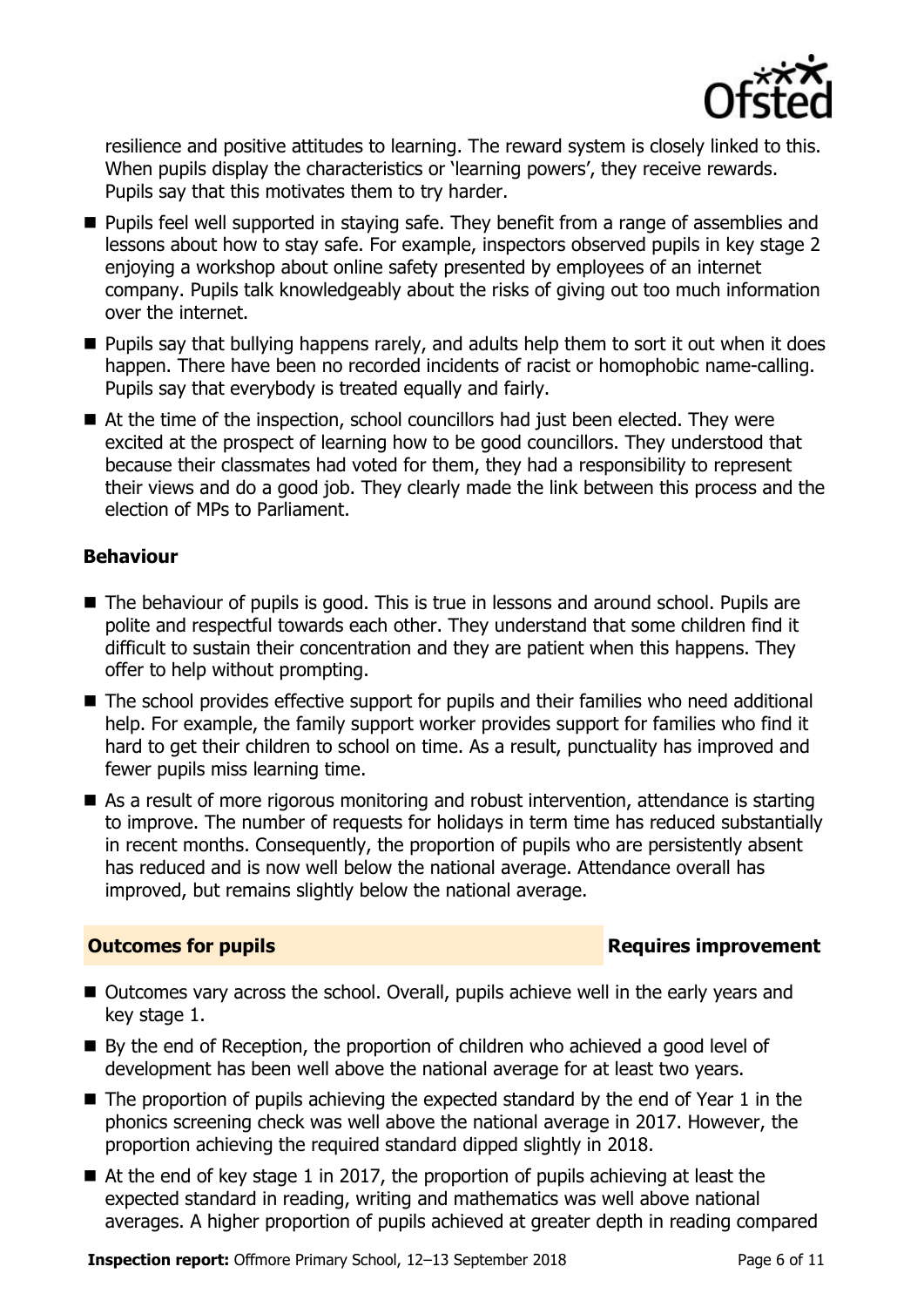

with the national average.

- Disadvantaged pupils do not achieve as well as their peers in the early years or key stage 2. Pupils with low prior attainment do not achieve well by the end of key stage 2 when compared with other pupils with similar starting points nationally.
- Since the last inspection, standards at the end of key stage 2 have not improved. At the end of key stage 2 in 2017, the proportion of disadvantaged pupils achieving the expected standard in reading, writing and mathematics was significantly below the national averages for all pupils and in the bottom 20% of schools nationally. As a result, many pupils were not adequately prepared for secondary school.
- In 2017, progress by the end of key stage 2 in reading, writing and mathematics was broadly in line with the national averages. However, unvalidated 2018 data suggests that progress in reading, writing and mathematics has declined. Disadvantaged pupils made significantly less progress than other pupils with similar starting points nationally.
- However, at the end of key stage 2 in 2018, the proportion of disadvantaged pupils achieving the expected standard in reading, writing and mathematics improved significantly. The proportion of disadvantaged pupils achieving a greater depth in writing was above the national average, which is a dramatic improvement on previous years.
- The most recent internal assessment information indicates that a higher proportion of pupils currently in school are achieving at the standard expected for their age in reading, writing and mathematics in most year groups. Work in pupils' books currently indicates that progress is more rapid and gaps in pupils' learning are closing in upper key stage 2.
- $\blacksquare$  Pupils who have SEN and/or disabilities have not made the same progress as their peers in the past because their needs have not been effectively identified. The new leader of SEN has now put in place effective systems to identify the additional needs of these pupils. Staff are receiving guidance to support pupils' needs more effectively. It is too early to see evidence of the impact of these recent developments.

#### **Early years provision Good Good**

- Leaders ensure that the early years curriculum is well planned to support children's development. Teachers plan exciting activities, well matched to children's stages of development. As a result, a high proportion of children achieve a good level of development and are well prepared for Year 1.
- The majority of children cooperate and play together well. Stimulating activities help them to sustain concentration. The interesting and engaging environment in the early years supports children well to develop the characteristics of effective learning.
- Adults support children's learning well. They prompt their thinking with challenging questions, directing the children's learning effectively. They ensure that children understand risks in activities such as climbing and balancing so that they keep themselves safe.
- Children are confident and articulate and many use sophisticated vocabulary. For example, some children working together on a story map in Reception discussed their drawing of a crocodile and decided it needed 'sharp teeth'. They also considered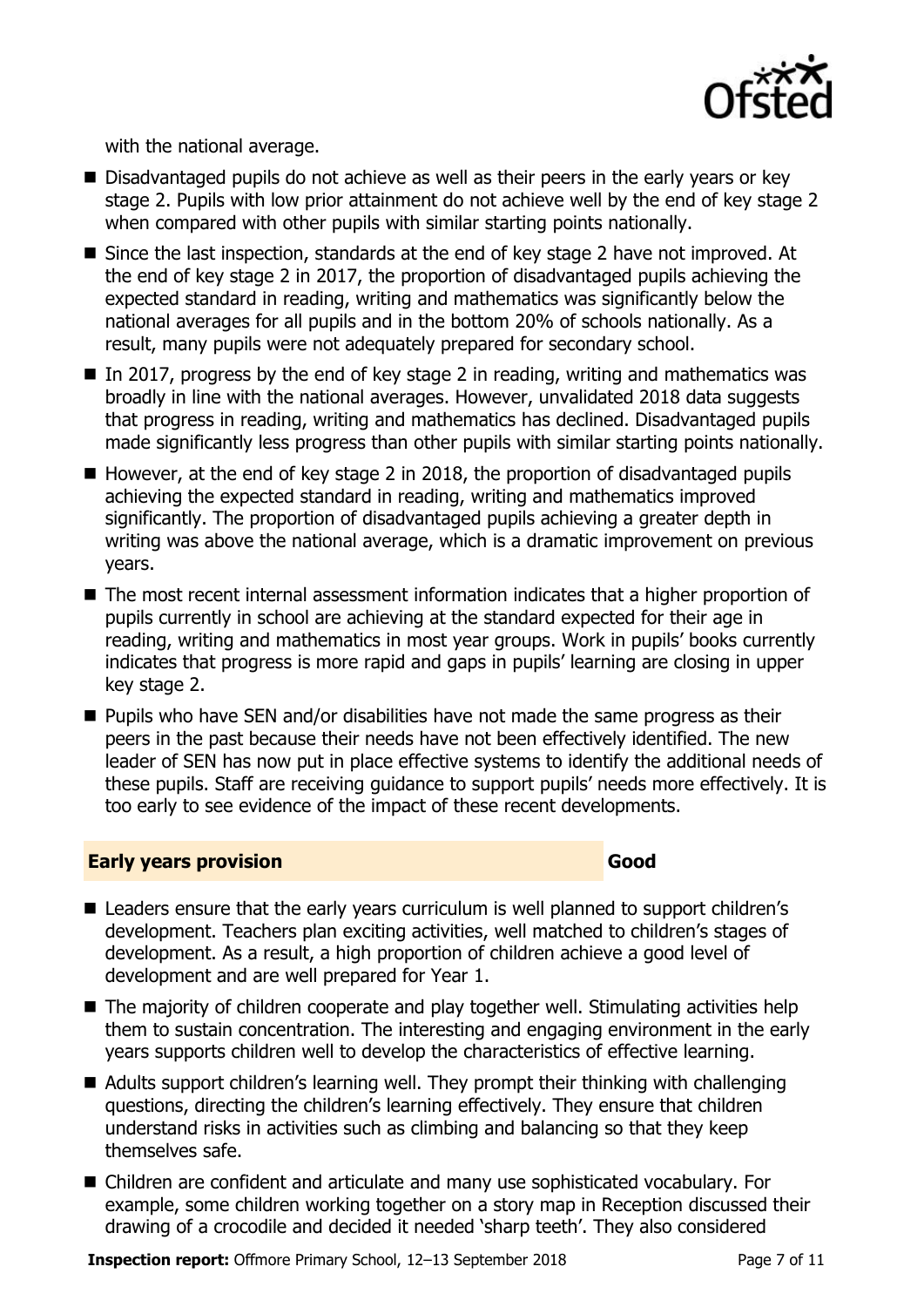

whether the crocodile might instead be an alligator. Children with weaker language skills when they start school improve quickly because they learn from the conversations around them.

- Parents say that teachers encourage them to get involved in their children's education through regular workshops and 'stay and play' activities. Many parents value these opportunities. A typical comment was, 'You get to be a fly on the wall and see the progress of the children first-hand.'
- Productive links with external agencies ensure that children who need additional support make good progress. For example, to support children with speech and language difficulties, leaders work with external sign language experts. This approach was so successful that leaders decided to extend it across the whole provision. This helps all children to develop their communication skills quickly. All children are welcomed and included regardless of the challenges they face.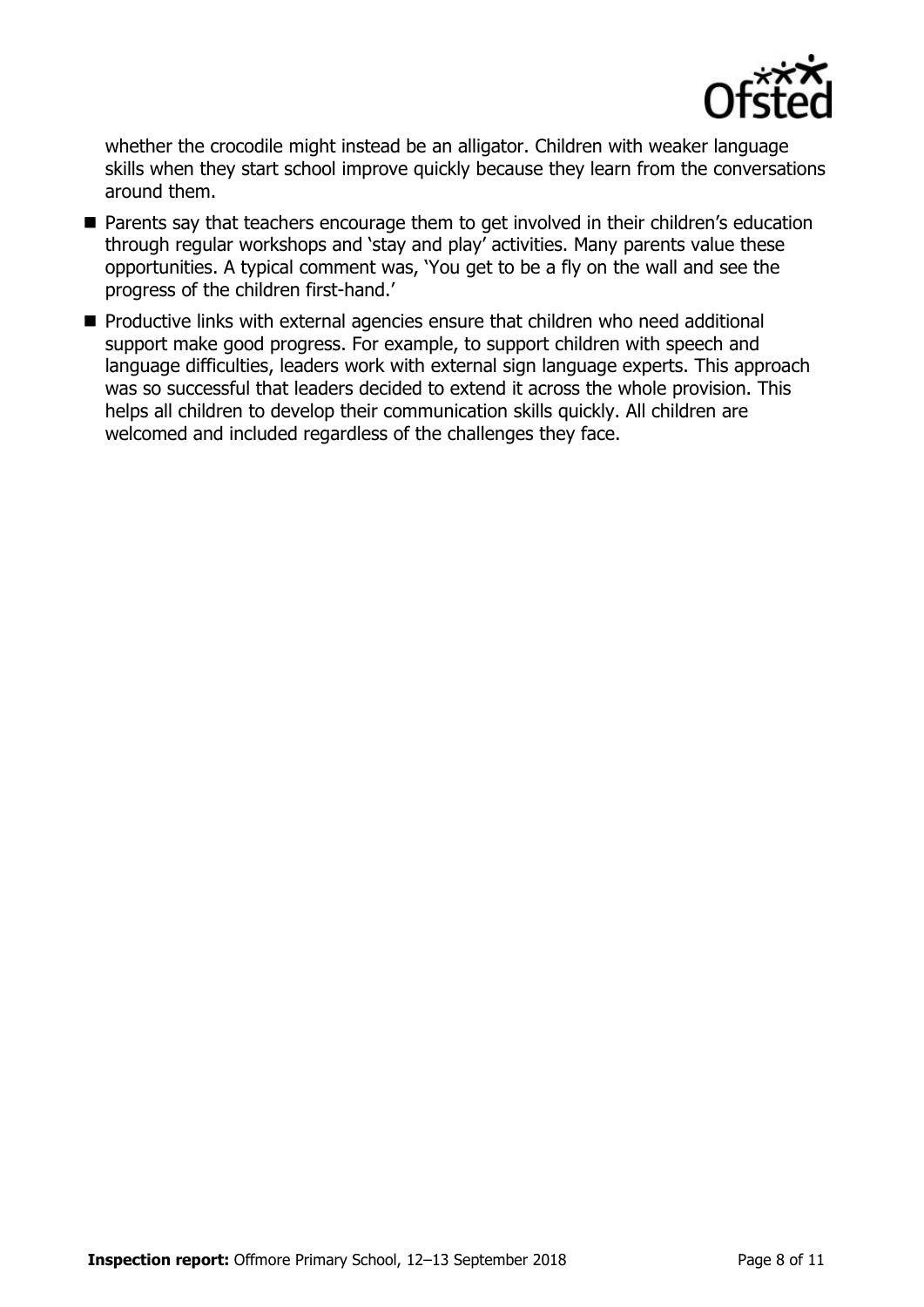

# **School details**

| Unique reference number | 135052         |
|-------------------------|----------------|
| Local authority         | Worcestershire |
| Inspection number       | 10048254       |

This inspection of the school was carried out under section 5 of the Education Act 2005.

| Type of school                      | Primary                     |
|-------------------------------------|-----------------------------|
| School category                     | Maintained                  |
| Age range of pupils                 | 2 to 11                     |
| Gender of pupils                    | Mixed                       |
| Number of pupils on the school roll | 323                         |
| Appropriate authority               | The governing body          |
| Chair                               | Penny Staples               |
| <b>Acting Headteacher</b>           | <b>Tabitha Smith</b>        |
| Telephone number                    | 01562 753934                |
| Website                             | www.offmoreprimary.co.uk    |
| <b>Email address</b>                | office@offmore.worcs.sch.uk |
| Date of previous inspection         | 28 January 2016             |

### **Information about this school**

- Offmore Primary School is slightly larger than the average-sized primary school.
- The majority of pupils are of White British heritage. A small minority of pupils speak English as an additional language.
- The proportion of pupils eligible for free school meals is broadly in line with the national average.
- $\blacksquare$  The proportion of pupils who have SEN and/or disabilities is below the national average.
- Before- and after-school provision is commissioned by the governing body from a private provider. The provision has been offered by the school since January 2018.
- The on-site nursery offers a limited number of spaces for two-year-olds.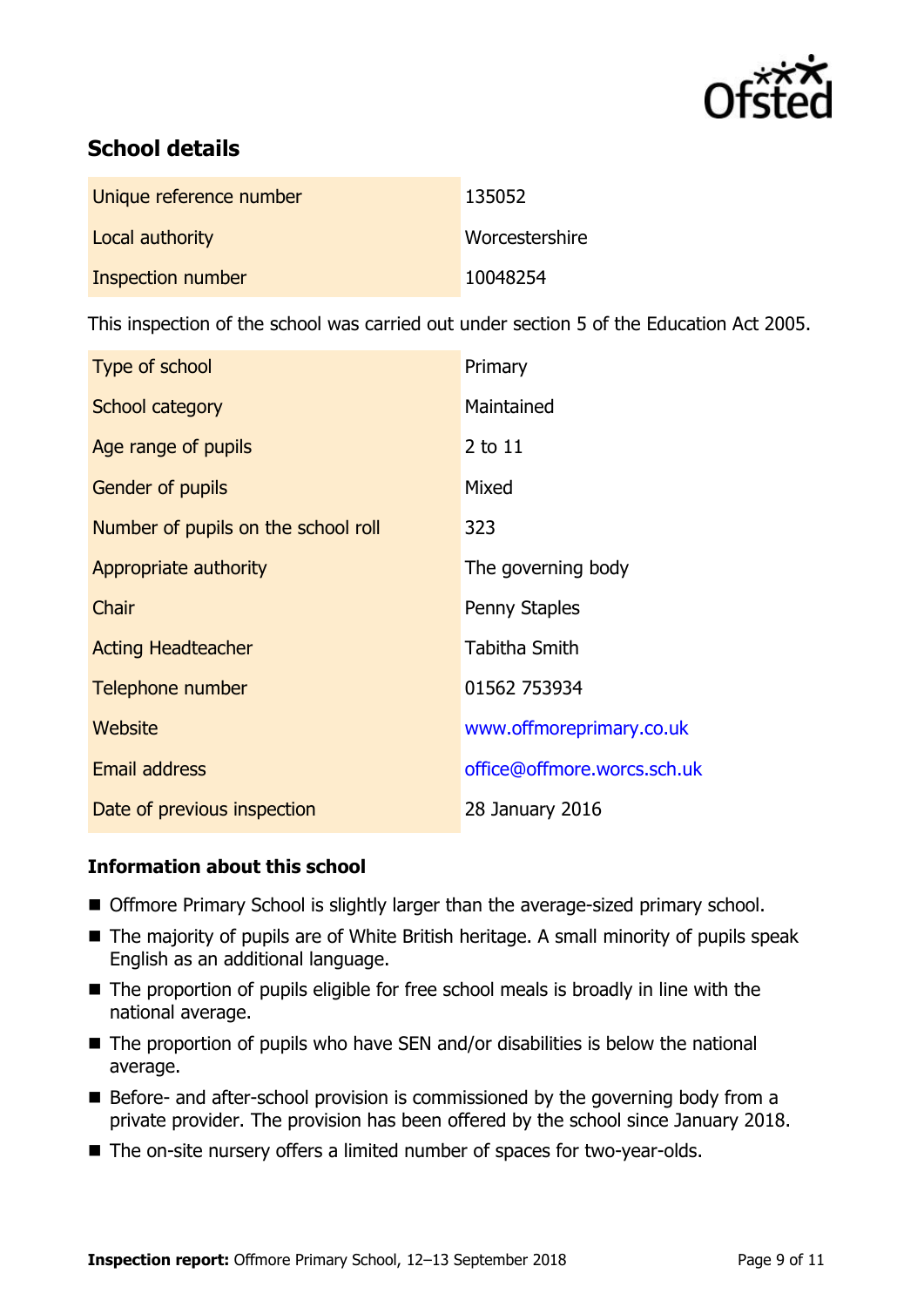

# **Information about this inspection**

- **Inspectors visited every class to observe lessons jointly with members of the leadership** team. Inspectors spoke to children about their learning and about how the school teaches them to stay safe.
- Inspectors looked at work in pupils' books and displays in classrooms and around school.
- Inspectors observed pupils at break and lunchtimes and as they moved around the school between activities.
- The lead inspector met with a group of pupils to discuss their experiences of school.
- Inspectors listened to pupils read in lessons and in the library.
- A range of documents were scrutinised, including minutes of governing body meetings, risk assessments, monitoring information and safeguarding records.
- The lead inspector met with the acting headteacher, acting deputy headteacher and assistant headteacher to discuss the school's work. Inspectors also held meetings with subject and phase leaders.
- The lead inspector held meetings with a small group of governors and the local authority school improvement adviser.
- **Inspectors spoke to parents at the beginning of the school day and took account of 51** responses to the online questionnaire, Parent View.
- The lead inspector reviewed the information on the school's website and the published data prior to the inspection.

#### **Inspection team**

| Jane Spilsbury, lead inspector | Her Majesty's Inspector |
|--------------------------------|-------------------------|
| Jan Baker                      | <b>Ofsted Inspector</b> |
| <b>Barry Yeardsley</b>         | Ofsted Inspector        |